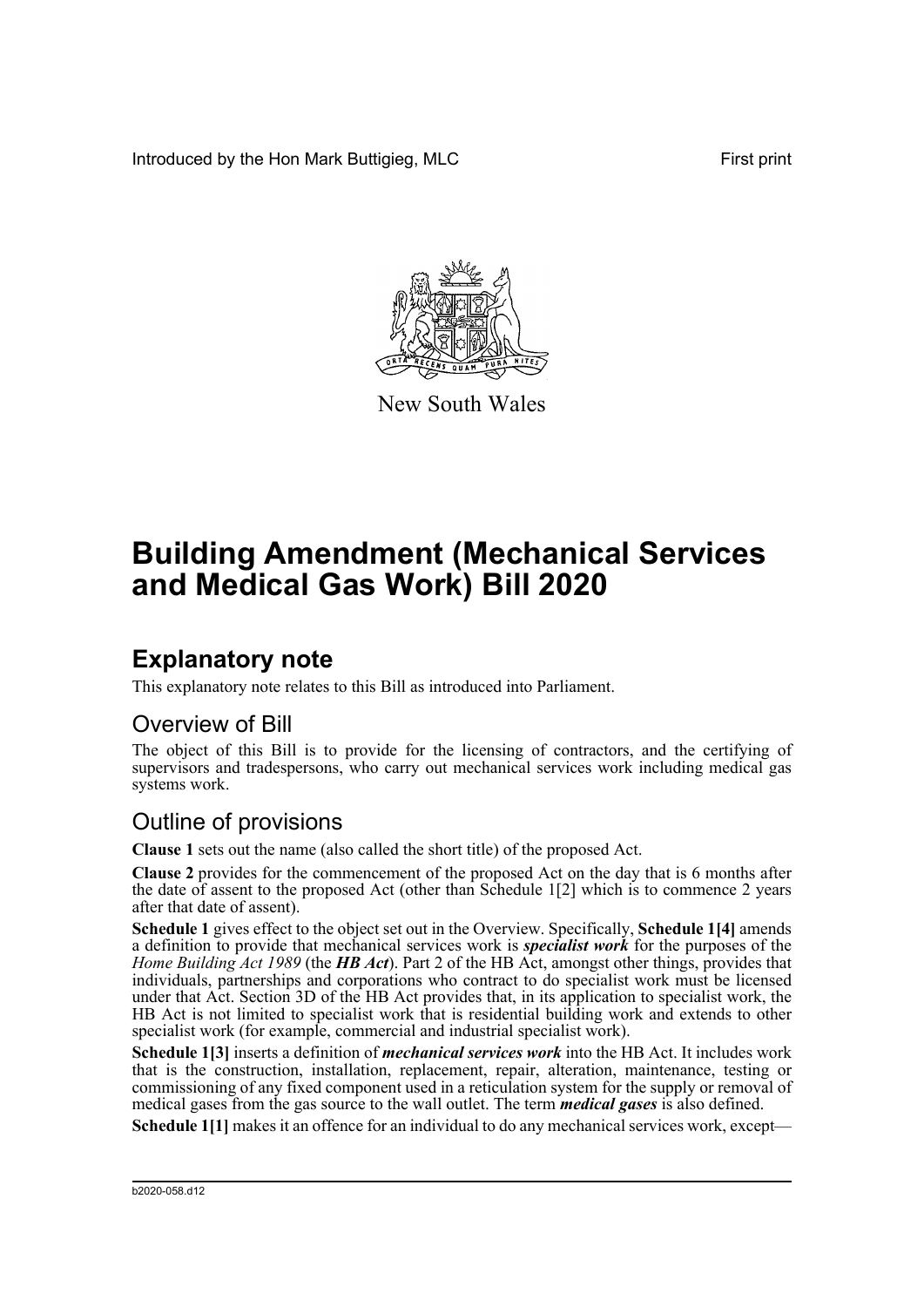- (a) as a qualified supervisor (meaning the holder of an endorsed contractor licence, or a supervisor certificate, authorising its holder to do mechanical services work), or
- (b) as the holder of a tradesperson certificate authorising its holder to do mechanical services work under supervision, but only if the work is done under the supervision and in accordance with the directions, if any, of a qualified supervisor.

Certain exceptions for other supervised work is also provided for.

The offence will carry a maximum penalty of 1,000 penalty units in the case of a corporation and 200 penalty units in any other case.

**Schedule 1[2]** inserts proposed section 33E into the HB Act to provide that, subject to certain exceptions, a supervisor or tradesperson certificate must not be issued, and a contractor licence must not be endorsed to show that it is equivalent to a supervisor or tradesperson certificate, that authorises its holder to do mechanical services work under that Act unless the applicant—

- (a) has successfully completed the Certificate III in Plumbing (Mechanical Services) course, being part of the Construction, Plumbing and Services Training Package, which includes the unit of competency known as "Install medical gas pipeline systems", or any course with a unit of competency that replaces that course and unit, and
- (b) has—
	- (i) successfully completed an apprenticeship under the supervision of the holder of an endorsed contractor licence, or a supervisor certificate, authorising its holder to do mechanical services work, or
	- (ii) had at least 4 years' experience in mechanical services work that has included work relating to medical gas of a kind and nature that the Secretary considers would enable the applicant to do, or to supervise, the work for which the certificate or licence is required.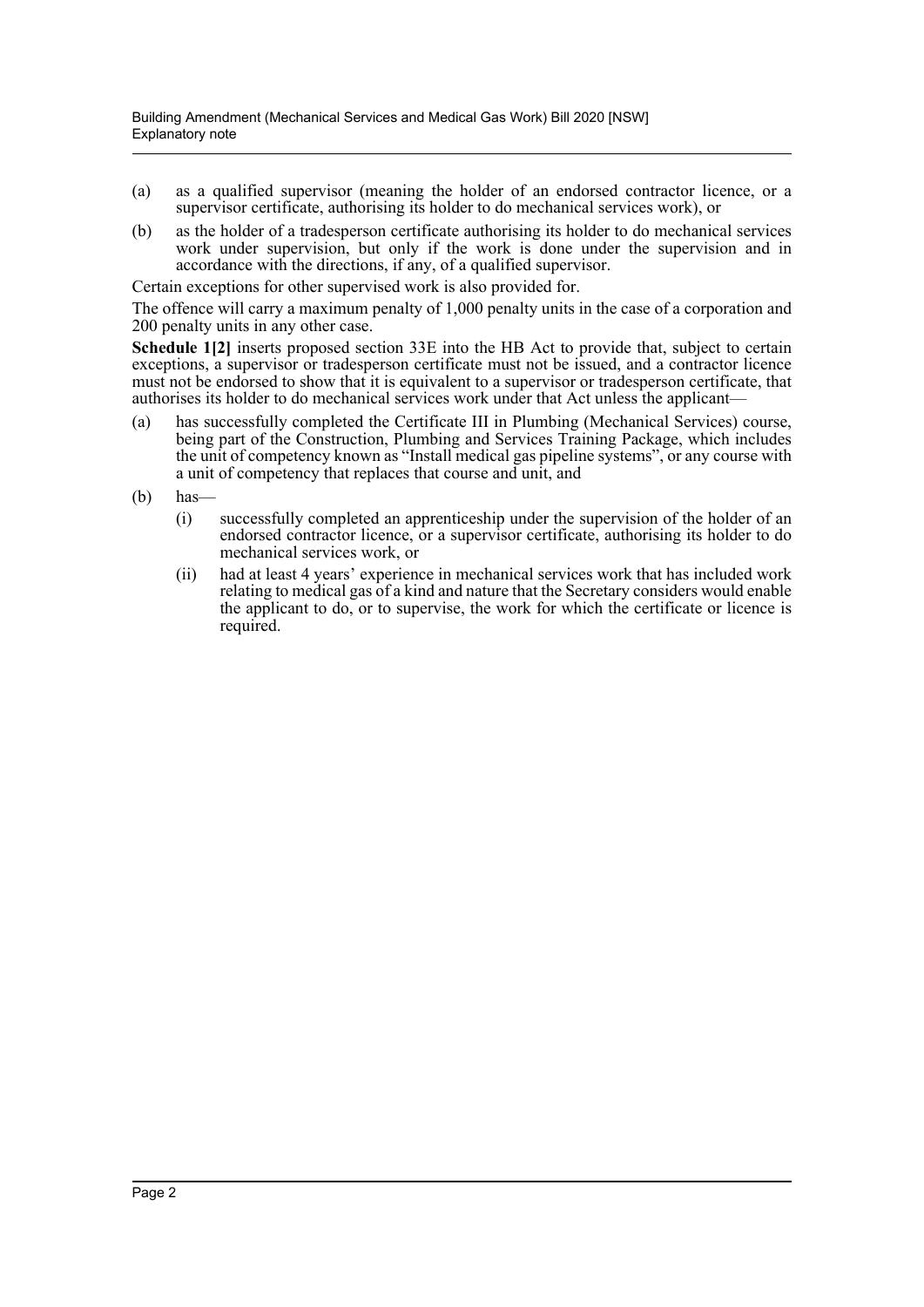Introduced by the Hon Mark Buttigieg, MLC First print



New South Wales

# **Building Amendment (Mechanical Services and Medical Gas Work) Bill 2020**

## **Contents**

| <b>Schedule 1</b> | Amendment of Home Building Act 1989 No 147 |      |
|-------------------|--------------------------------------------|------|
|                   | 2 Commencement                             |      |
|                   | Name of Act                                |      |
|                   |                                            | Page |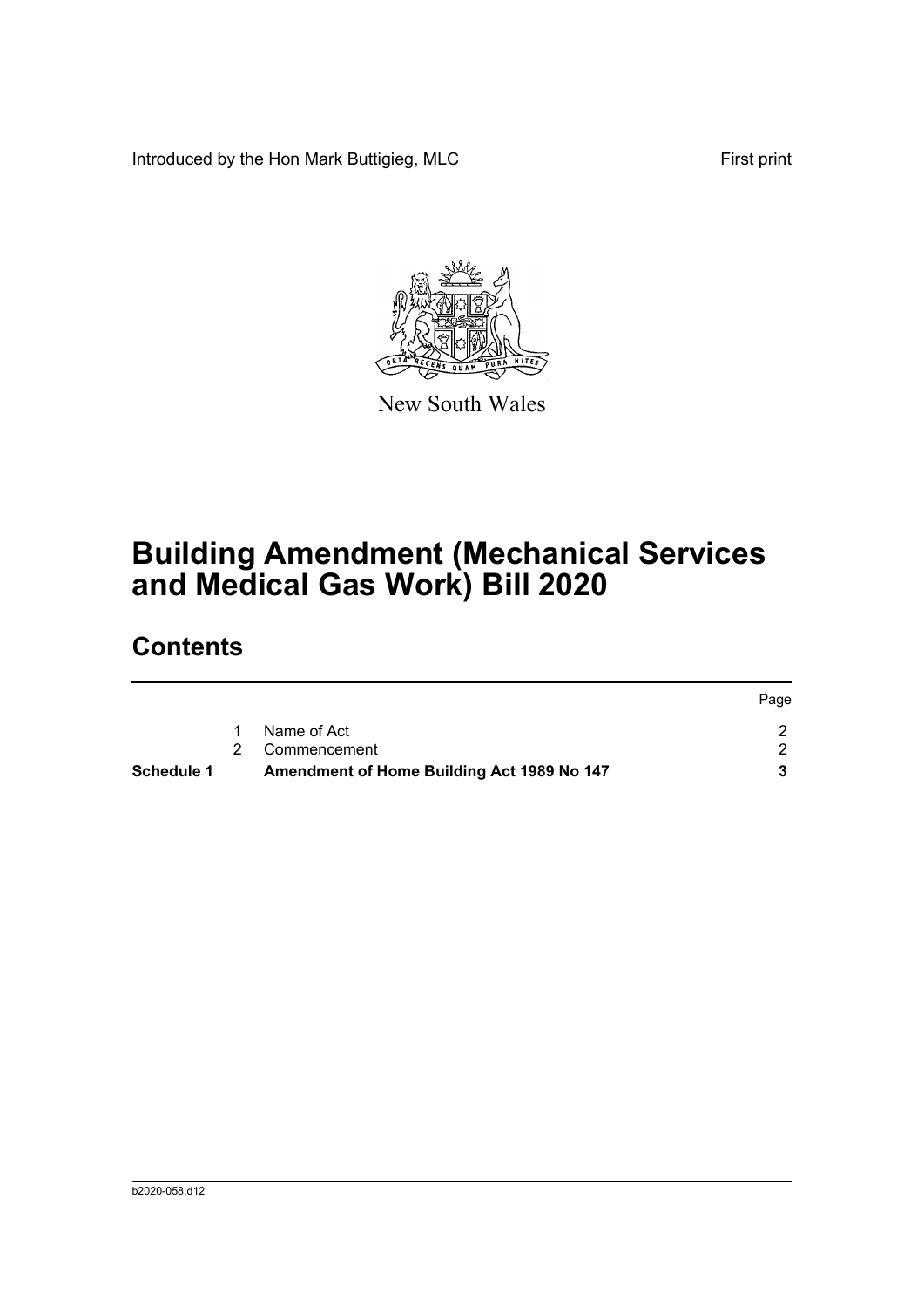

New South Wales

# **Building Amendment (Mechanical Services and Medical Gas Work) Bill 2020**

No , 2020

### **A Bill for**

An Act to amend the *Home Building Act 1989* to provide for the licensing of contractors, and the certifying of supervisors and tradespersons, who carry out mechanical services work including medical gas systems work; and for related purposes.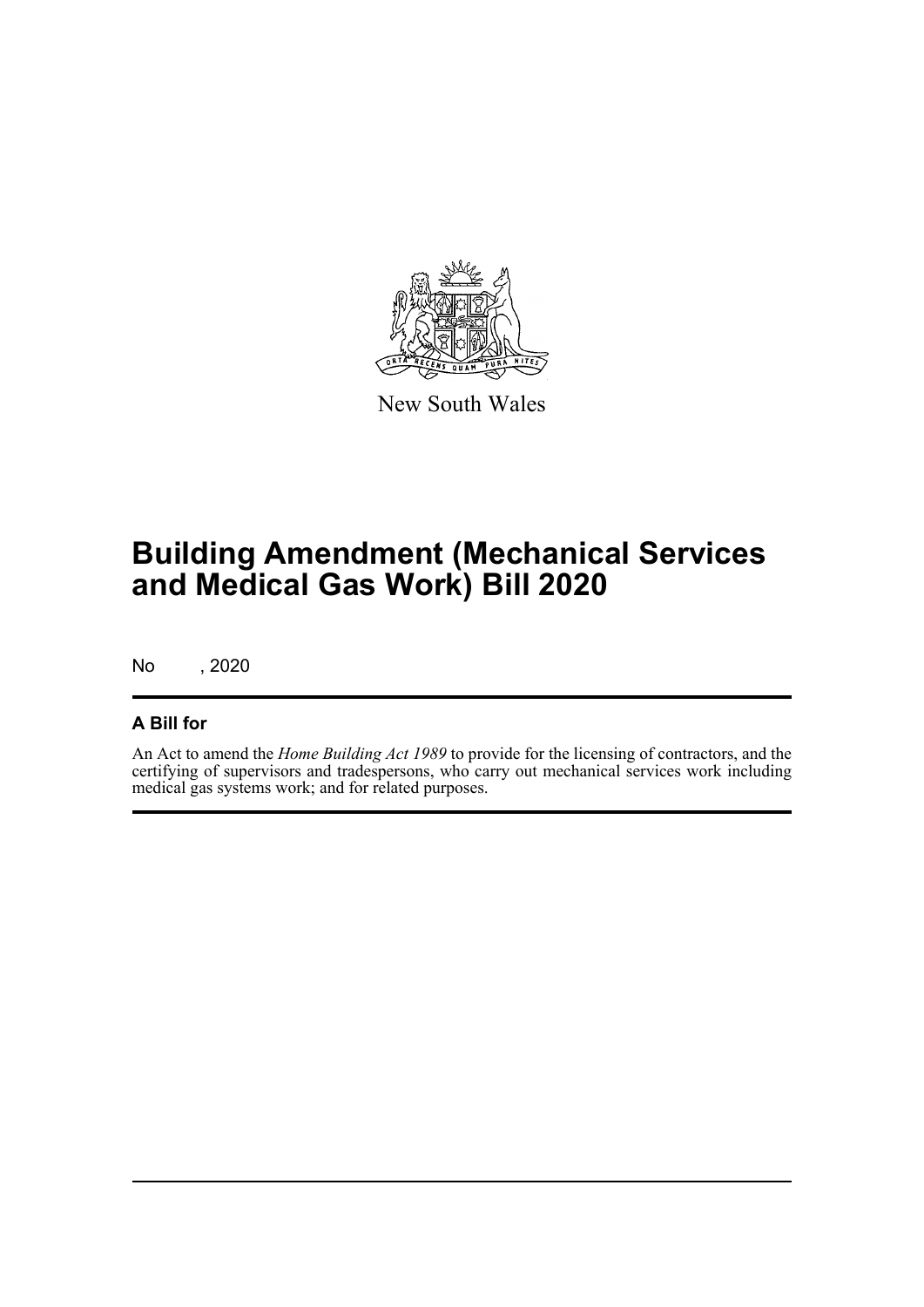Building Amendment (Mechanical Services and Medical Gas Work) Bill 2020 [NSW]

<span id="page-4-1"></span><span id="page-4-0"></span>

| The Legislature of New South Wales enacts— |     |                                                                                                                        |        |
|--------------------------------------------|-----|------------------------------------------------------------------------------------------------------------------------|--------|
|                                            |     | Name of Act                                                                                                            | 2      |
|                                            |     | This Act is the Building Amendment (Mechanical Services and Medical Gas Work)<br>Act 2020.                             | 3<br>4 |
|                                            |     | <b>Commencement</b>                                                                                                    | 5      |
|                                            | (1) | This Act commences on the day that is 6 months after the date of assent to this Act.                                   | 6      |
|                                            | (2) | Despite subsection $(1)$ , Schedule 1[2] commences on the day that is 2 years after the<br>date of assent to this Act. | 8      |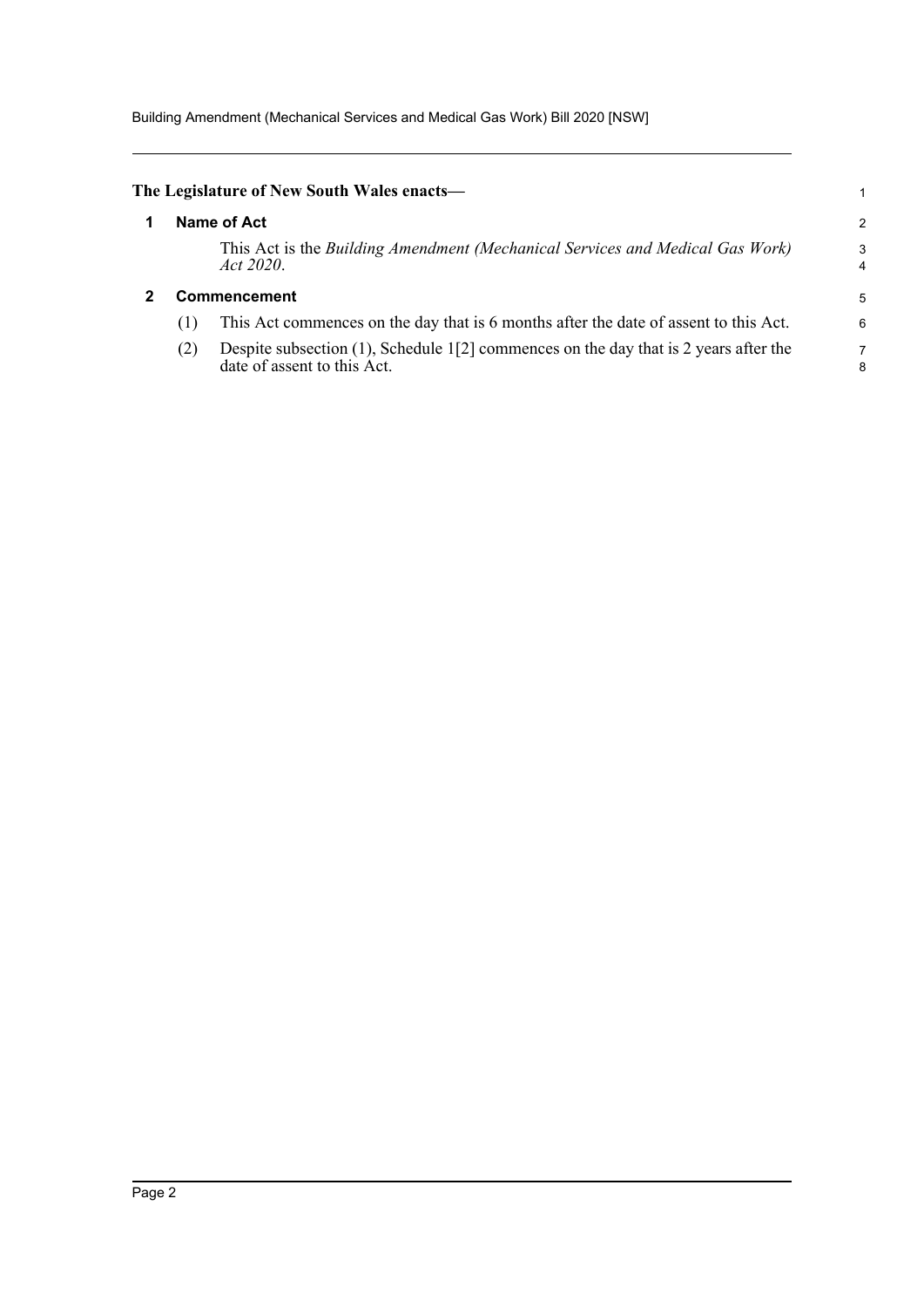## <span id="page-5-0"></span>**Schedule 1 Amendment of Home Building Act 1989 No 147**

### **[1] Section 15A**

Insert after section 15—

### **15A Unqualified mechanical services work**

- (1) An individual must not do any mechanical services work (whether or not it is also residential building work), except—
	- (a) as a qualified supervisor in respect of that work, or
	- (b) as the holder of a tradesperson certificate authorising its holder to do that work under supervision, but only if the work is done under the supervision and in accordance with the directions, if any, of a qualified supervisor.

1

Maximum penalty—1,000 penalty units in the case of a corporation and 200 penalty units in any other case.

- (2) Despite subsection (1), an apprentice or trainee may do mechanical services work even though the apprentice or trainee is not a qualified supervisor or holder, but only if a qualified supervisor-
	- (a) is present at all times where the work is being done by the apprentice or trainee, and
	- (b) is available to be consulted by, and to give directions relating to how the work is to be done to, the apprentice or trainee.
- (3) A qualified supervisor who is supervising any mechanical services work being done by an individual as referred to in subsection (1)(b) must—
	- (a) give directions that are adequate to enable the work to be done correctly by the individual performing it, and
	- (b) personally ensure that the work is correctly done.

Maximum penalty—1,000 penalty units in the case of a corporation and 200 penalty units in any other case.

- (4) A qualified supervisor who is supervising any mechanical services work being done by an apprentice or trainee as referred to in subsection (2) must—
	- (a) give directions that are adequate to enable the work to be done correctly by the apprentice or trainee performing it (which, unless the qualified supervisor considers it unnecessary, must include directions requiring the apprentice or trainee to advise in detail on progress with the work), and
	- (b) be present when the work is being done and be available to be consulted by, and to give directions relating to how the work is to be done to, the apprentice or trainee, and
	- (c) personally ensure that the work is correctly done.

Maximum penalty—1,000 penalty units in the case of a corporation and 200 penalty units in any other case.

- (5) This section applies to an individual acting in the course of his or her employment by the Crown.
- (6) In this section *apprentice* has the same meaning as in the *Apprenticeship and Traineeship Act 2001*. 43 44 45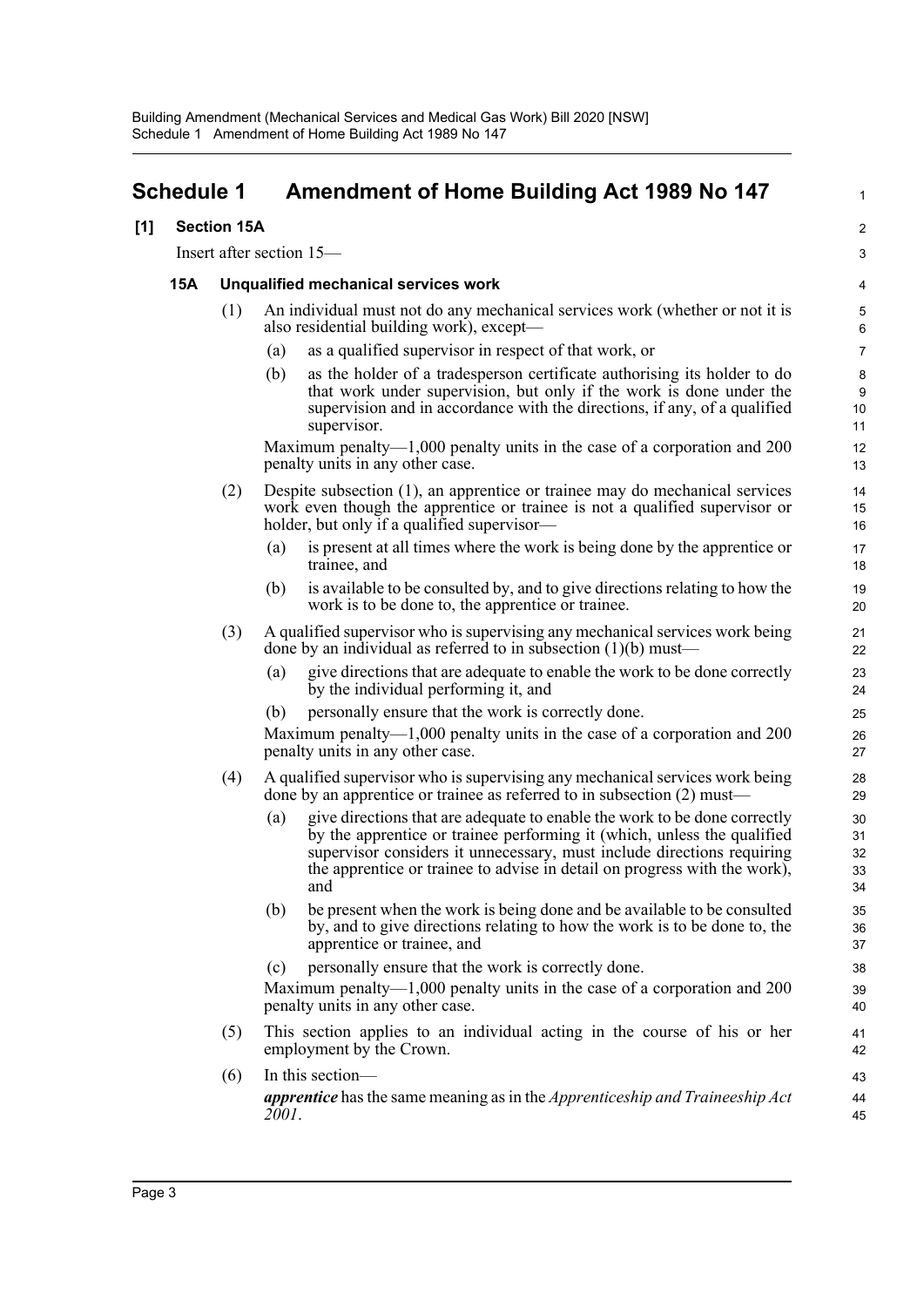*qualified supervisor*, in respect of mechanical services work, means the holder of an endorsed contractor licence, or a supervisor certificate, authorising its holder to do that work.

*trainee* has the same meaning as in the *Apprenticeship and Traineeship Act 2001*.

### **[2] Section 33E**

Insert after section 33D—

#### **33E Additional requirements for obtaining endorsed contractor licences and supervisor and tradesperson certificates relating to mechanical services work**

- (1) A supervisor or tradesperson certificate must not be issued, and a contractor licence must not be endorsed to show that it is equivalent to a supervisor or tradesperson certificate, that authorises its holder to do mechanical services work unless the Secretary is satisfied that the applicant—
	- (a) has successfully completed the Certificate III in Plumbing (Mechanical Services) course, being part of the Construction, Plumbing and Services Training Package, which includes the unit of competency known as "Install medical gas pipeline systems", or any course with a unit of competency that replaces that course and unit, and
	- (b) has—
		- (i) successfully completed an apprenticeship (within the meaning of the *Apprenticeship and Traineeship Act 2001*) under the supervision of the holder of an endorsed contractor licence, or a supervisor certificate, authorising its holder to do mechanical services work, or
		- (ii) had at least 4 years' experience in mechanical services work that has included work relating to medical gas of a kind and nature that the Secretary considers would enable the applicant to do, or to supervise, the work for which the certificate or endorsed contractor licence is required.
- (2) Despite subsection (1), the Secretary may issue a supervisor or tradesperson certificate, or endorse a contractor licence to show that it is equivalent to a supervisor or tradesperson certificate, that authorises its holder to do mechanical services work, if the Secretary is satisfied that the applicant—
	- (a) on the day that this section commenced, had at least 4 years' experience in mechanical services work that has included work relating to medical gas of a kind and nature that the Secretary considers would enable the applicant to do, or to supervise, the work for which the certificate or endorsed contractor licence is required, and
	- (b) has, within the preceding 2 years, completed the unit of competency known as "Install medical gas pipeline systems" in the Construction, Plumbing and Services Training Package, or any unit of competency that replaces that unit, and
	- (c) has any other qualifications or has passed the examinations or practical tests, or both, that the Secretary determines to be necessary to enable the applicant to do, or to supervise, mechanical services work.

| [3] Schedule 1 Definitions and other interpretative provisions | 46 |
|----------------------------------------------------------------|----|
| Insert in alphabetical order in clause $1(1)$ —                | 47 |
| <i>mechanical services work</i> means—                         | 48 |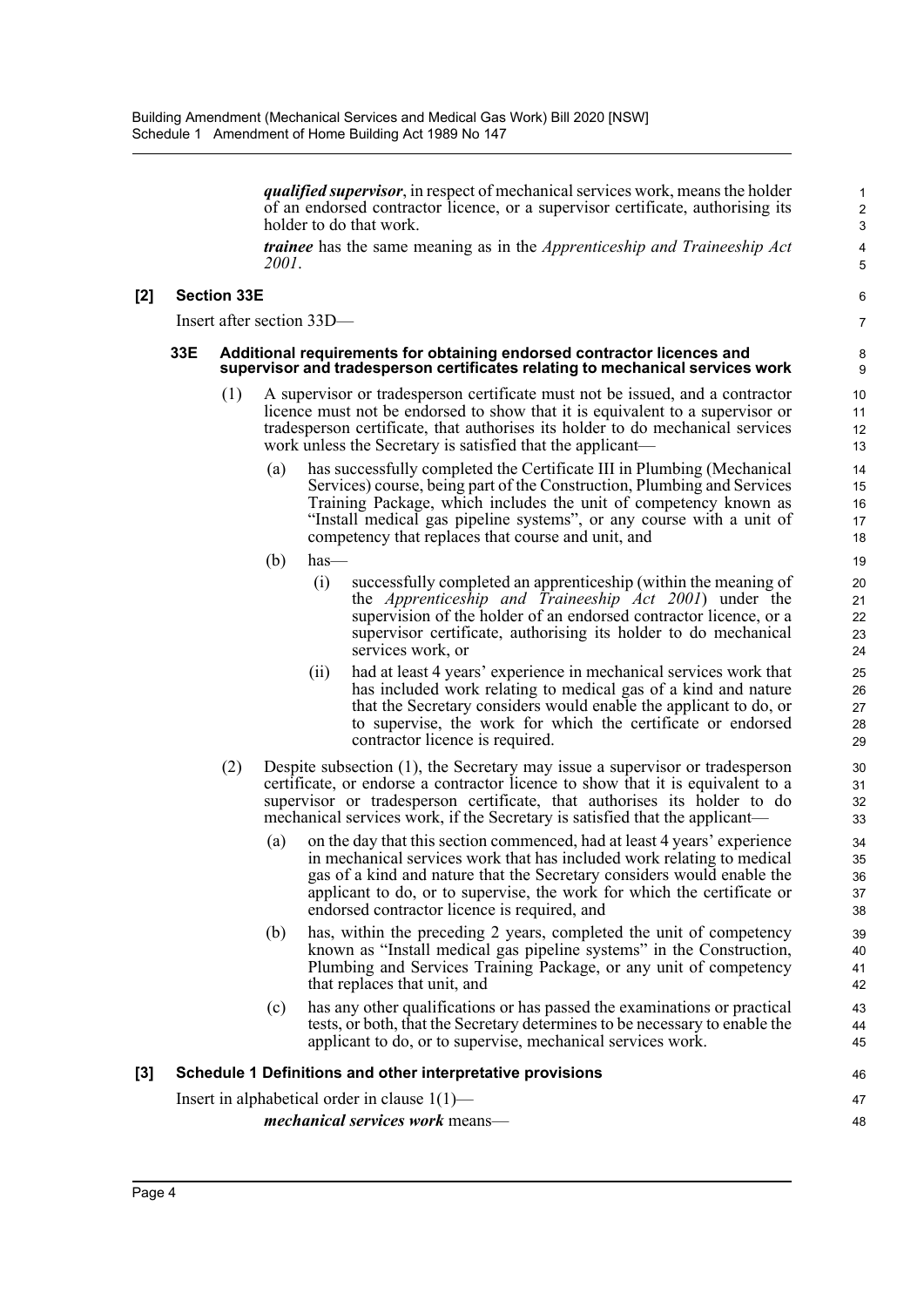| (a) | construction, installation, replacement, repair, alteration,<br>the<br>maintenance, testing or commissioning of a mechanical heating,<br>cooling or ventilation system in a building, which is associated with the<br>heating, cooling or ventilation of that building, and includes the<br>following— | $\mathbf{1}$<br>$\boldsymbol{2}$<br>3<br>4<br>$\mathbf 5$ |
|-----|--------------------------------------------------------------------------------------------------------------------------------------------------------------------------------------------------------------------------------------------------------------------------------------------------------|-----------------------------------------------------------|
|     | (i)<br>any valve, regulator, register, pipe, duct, flue, tank, heating or<br>cooling pipe or surface, boiler, burner, solid fuel heater, coil or<br>other item that is used in the system,                                                                                                             | $\,6\,$<br>$\overline{7}$<br>8                            |
|     | in the case of a cooling tower, any water pipe, valve, pump,<br>(ii)<br>automated dosing device or automated bleeding device or any<br>other mechanical component that affects the cooling tower's<br>cooling water flow rate or wastewater disposal,                                                  | $\boldsymbol{9}$<br>10<br>11<br>12                        |
|     | roof sheeting and roof flashing that is necessary for the purpose<br>(iii)<br>of any work described in this paragraph or paragraphs $(b)$ – $(d)$ ,<br>and                                                                                                                                             | 13<br>14<br>15                                            |
| (b) | construction, installation, replacement, repair,<br>alteration,<br>the<br>maintenance, testing or commissioning of any fixed component used in<br>a reticulation system for the supply or removal of medical gases from<br>the gas source to the wall outlet, and                                      | 16<br>17<br>18<br>19                                      |
| (c) | the installation, commissioning and any incidental design work that is<br>associated with the installation and commissioning of—                                                                                                                                                                       | 20<br>21                                                  |
|     | (i)<br>any part of a single head split system, or                                                                                                                                                                                                                                                      | 22                                                        |
|     | (ii)<br>a ceiling cassette system, or                                                                                                                                                                                                                                                                  | 23                                                        |
|     | an add-on condenser unit for a ducted system,<br>(iii)                                                                                                                                                                                                                                                 | 24                                                        |
|     | that is associated with the heating and cooling of a building, and                                                                                                                                                                                                                                     | 25                                                        |
| (d) | any design work that is incidental to, or associated with, any work<br>described in paragraphs (a) and (b),                                                                                                                                                                                            | 26<br>27                                                  |
|     | but does not include the following—                                                                                                                                                                                                                                                                    | 28                                                        |
| (e) | gasfitting work,                                                                                                                                                                                                                                                                                       | 29                                                        |
| (f) | any work on a cooling tower drift eliminator,                                                                                                                                                                                                                                                          | 30                                                        |
| (g) | any treatment of cooling or heating water,                                                                                                                                                                                                                                                             | 31                                                        |
| (h) | any cleaning of a cooling tower,                                                                                                                                                                                                                                                                       | 32                                                        |
| (i) | disassembly or reassembly of a flue terminal for the purposes of<br>cleaning a solid fuel heater,                                                                                                                                                                                                      | 33<br>34                                                  |
| (j) | the connection or disconnection of a system referred to in paragraphs<br>$(a)$ (d) from a water supply other than disconnection of the system from<br>a water supply at an isolating valve adjacent to a mechanical component<br>of that system.                                                       | 35<br>36<br>37<br>38                                      |
|     | <i>medical gases</i> means any gas or mixture of gases or other substance or process                                                                                                                                                                                                                   | 39                                                        |
|     | for medical use that is supplied to, removed from or conducted at a hospital (or<br>any other place where medical procedures are carried out), by way of a                                                                                                                                             | 40<br>41                                                  |
|     | pipeline reticulation system and includes the following—                                                                                                                                                                                                                                               | 42                                                        |
| (a) | oxygen,                                                                                                                                                                                                                                                                                                | 43                                                        |
| (b) | helium,                                                                                                                                                                                                                                                                                                | 44                                                        |
| (c) | nitrous oxide,                                                                                                                                                                                                                                                                                         | 45                                                        |
| (d) | nitrogen,                                                                                                                                                                                                                                                                                              | 46                                                        |
| (e) | medical air,                                                                                                                                                                                                                                                                                           | 47                                                        |
| (f) | surgical tool gas,                                                                                                                                                                                                                                                                                     | 48                                                        |
|     |                                                                                                                                                                                                                                                                                                        |                                                           |